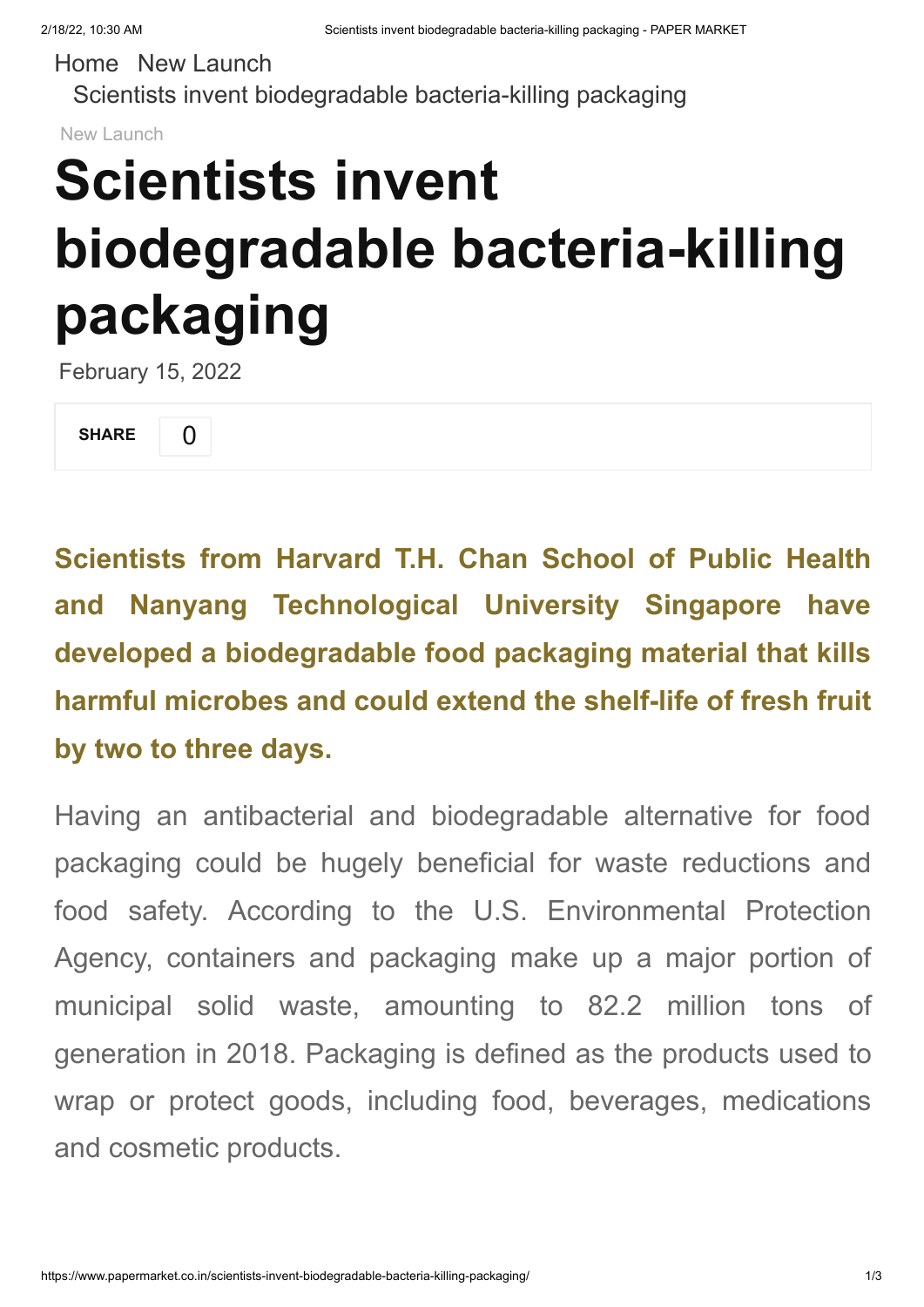The new packaging is intended for food items such as raw meat, fish, fruit, vegetables and ready-to-eat meals. Professor Mary Chan, the director of NTU's Centre for Antimicrobial Bioengineering who co-led the project, says the team's aim is to replace conventional plastic packaging with the new material that will also double the shelf life of produce.

"Vegetables are a source of wastage because even if they are refrigerated, they will continue to respire, leading to spoilage after a week or two. With the antimicrobial packaging, there is a chance to extend their shelf life. . . and also make the vegetables and fruits look fresh with time," she said.

The newly developed plastic-like food packaging is made from a corn protein called zein, starch and other naturally derived biopolymers, infused with a cocktail of natural antimicrobial compounds, including oil from thyme and citric acid.

When exposed to an increase in humidity or enzymes from harmful bacteria, the fibers in the packaging release the natural antimicrobial compounds, killing common dangerous bacteria that contaminate food, such as E. coli, Listeria or fungi.

The packaging is designed to release the necessary amount of antimicrobial compounds in response to the presence of additional humidity or bacteria. This ensures that the packaging can endure several exposures and last for months.